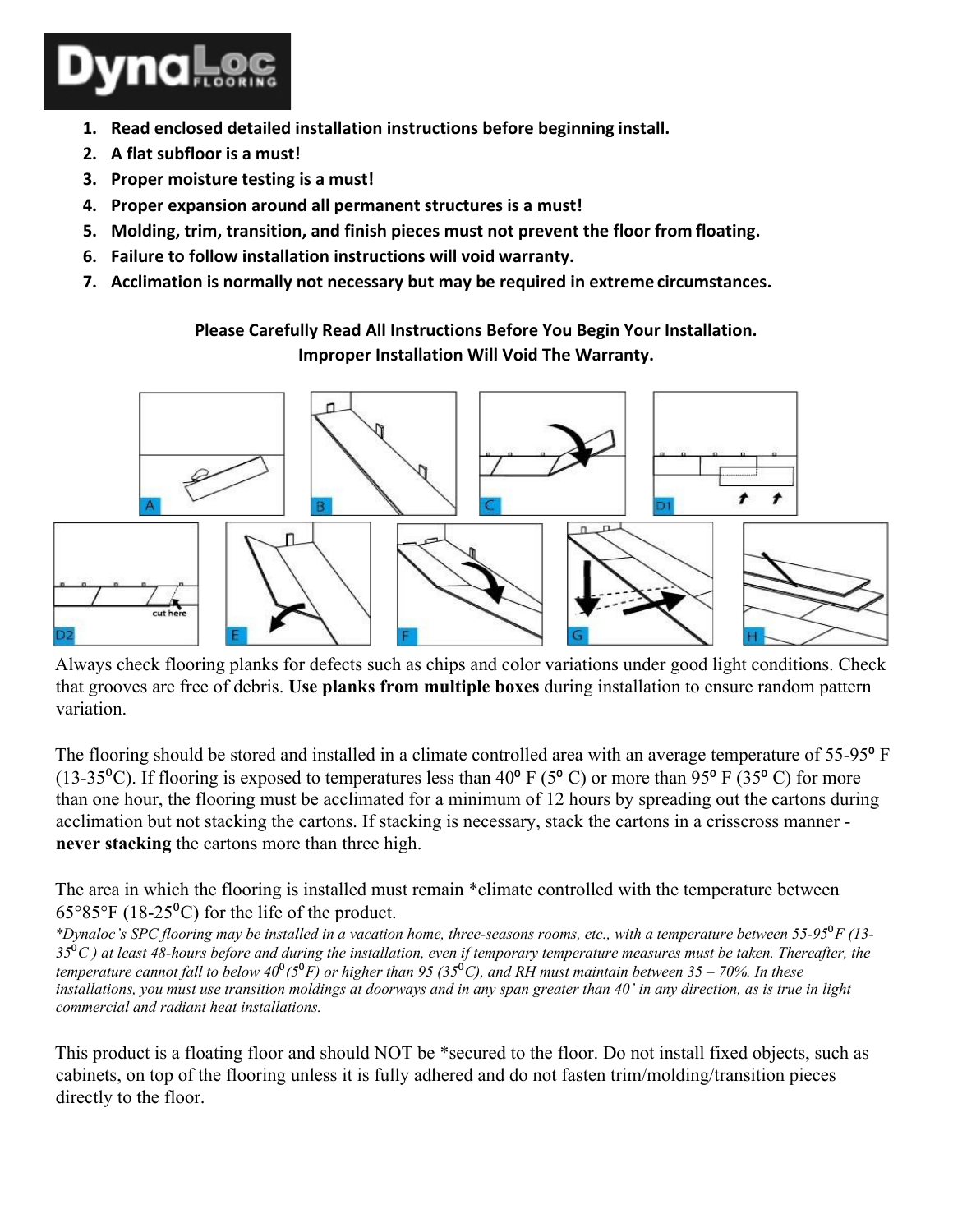

#### Required Tools and Supplies:

- Circular Saw
- Safety Glasses
- $\frac{1}{4}$ " or  $\frac{1}{2}$ " spacers
- **Utility Knife**
- Straight Edge Ruler or T-Square
- Pencil
- Tape Measure

*If existing baseboard molding is difficult to remove, Quarter Round molding likely will be required to cover the expansion space need between flooring and baseboard.*

# **SUITABLE TYPES OF SUB FLOORS AND FLOOR PREPARATION**

The subfloor must be **flat, dry, and clean**. Carpet staples or any/all adhesive residue must be removed and floor must be clean to ensure proper installation. All wooden subfloors must be structurally sound and must be installed following the American Plywood Association's (APA) and the manufacturer's recommendations. *If it is uncertain that any old adhesive residue may cause issues, use Dynaloc Flooring's waterbase adhensive.*

To check for flatness, hammer a nail into the center of the floor. Tie a string to the nail and push the knot against the floor. Pull the string tight to the farthest corner of the room and examine the floor for any high/lows relative to the string. Subfloors must be flat to 1/8" per 6' (3mm per 0.92 meter). Any areas in excess of the flatness specification must be sanded down or filled with an appropriate leveler.

This product can be installed over most existing floors including wood, non-cushioned vinyl or linoleum, and ceramic/porcelain tile if the existing flooring is intact and properly secured to the subfloor. If installing over ceramic/porcelain tile, grout lines in excess of 1/16" (0.625) must be filled with a Portland based skim coat/floor leveler according to the manufacturer's guidelines.

**Warning: This product should not be installed over carpet. Installation over carpet will void the warranty.** When installed in rooms with direct sunlight, during the peak hours of sunlight, the use of blinds/shades or drapes to avoid prolonged direct sunlight periods is recommended.

This product is waterproof but is not a **moisture barrier**. The product can withstand topical water and water penetration for up to 16 hours without being damaged. However, water leaking over or around the outer edges of the flooring can damage a wood subfloor and breed mold/mildew growth on subfloor and walls. This is not considered a defect in the flooring.

Moisture in concrete subfloors can create high moisture vapor emission levels, hydrostatic pressure, and high alkalinity levels. This combination is highly corrosive and damaging to flooring, over time. To avoid this, ensure that concrete subfloors are constructed according to the American Concrete Institution's – Malaysia Chapter guidelines (ACI's 302.2 Guide). To check current conditions, a RH test using in situ Probes (ASTM F2170) is necessary. If the level of hydrostatic pressure is over 90% RH, use a moisture barrier for the install. There also is calcium chloride testing (ASTM F1869) but the in situ Probe (ASTM F2170) is the preferred test. Lightweight concrete (minimum density of 90 lbs. per cubic foot) is acceptable if installed according to the manufacturer's instructions.

*Note: New concrete needs to cure for at least 60 days before installing flooring materials.*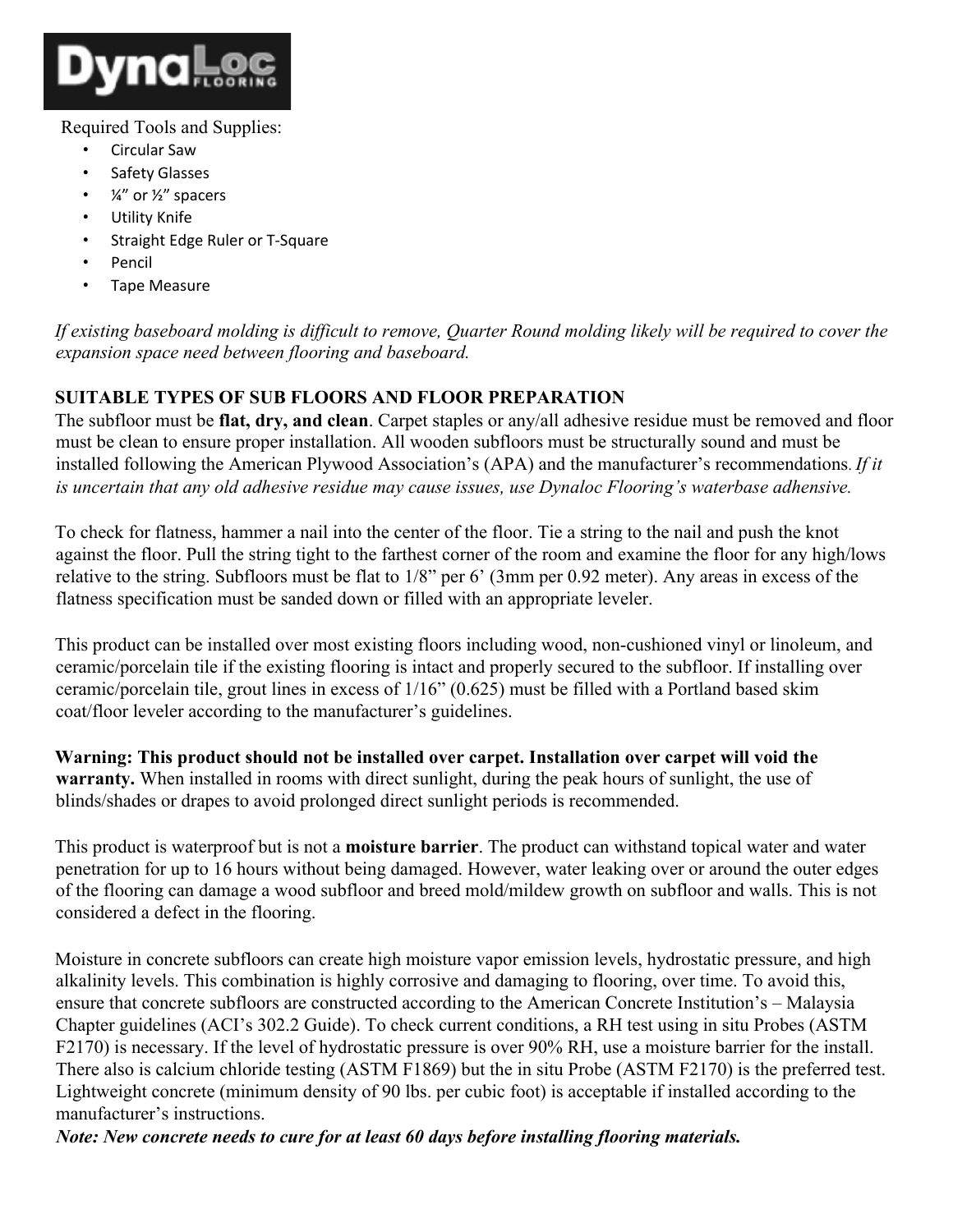

If considering **Radiant heat**, only Hydronic radiant heat is allowed. The heating components must have a minimum of 3/8" separation from the product. System must be operational for a minimum of two weeks prior to installation. Five days prior to installation, the temperature should be reduced to  $65^{\circ}$  F (18 $^{\circ}$  C). After installation, the temperature can be raised gradually  $(5<sup>o</sup> F per hour)$  to a maximum operation temperature of 85⁰F (29⁰ C). An in-floor thermostat is recommended to avoid overheating and a transition strip must be used for any installation longer than 40' in any direction. It is also suggested to use T-Molding in doorways.

#### **Installation Method**

•Remove the tongue (on the long side) from the first row of planks. This will ensure that the decorative surface of the flooring is under the finished trim when installed. Use a utility knife to score through the tongue several times until it easily snaps off (Figure A).

**Note: The first row of planks may need to be trimmed lengthwise for a better fit at the end of the installation. Measure the room and divide by the width of the plank. If there is a remainder of less than 2", the first row will need to be trimmed by that amount.**

- •Starting in the left hand corner, place the first plank with its' trimmed side towards the wall. Use spacers along all walls to maintain a minimum expansion gap of 1/4" (7-8mm) between the walls and the flooring (Figure B).
- Attach the ends of the 1<sup>st</sup> plank and the second plank by lifting the  $2<sup>nd</sup>$  plank and inserting the tongue on the short side into the groove of the first plank and lowering it into place. Line up edges and corners carefully (Figure C).
- •Continue along the wall until you reach the last full plank, connecting each plank in manner described above. To fit the last plank, turn plank over (face down). Place the plank in the corner so the tongue on the short end touches the adjacent wall. Measure overlap between the installed plank and the last plank (Figure D1 & D2).

Using a sharp utility knife and a straight edge, score a line on the top surface of the plank. The plank should split on the score line with little effort. Use saw to cut plank to size. The plank should split on the score line with little effort. Use saw to cut plank to size.

#### **Note: the end pieces must be longer than 8". This may require cutting a plank to start a row depending on the size of the room.**

•Begin the next row with the cut piece from the previous row, creating the necessary stagger. This piece should be a minimum of 8" (20cm) long and the joint offset from the previous row should be at least 10" (26cm) apart. To attach, tilt the plank you are installing slightly upwards (about 15-25º), insert its tongue into the previous row's groove, and lower it into place. The plank will click into place with light pressure (Figure E).

- •Install the second plank in the second row by inserting the short end tongue into the previously installed plank's groove. Align the plank so that the long side tongue tip is positioned just over the groove lip of the plank in the first row (Figure F). Working from the end seam, at a low angle, insert the long tongue into the groove of the adjoining plank. **Very little force** is required to fit the tongue into the groove. You should be able to feel the tongue lock into the groove (Figure G). Continue locking each piece into place, short side first and then long side.
- •To fit the last row, lay a plank on top of the previous row. With the plank against the wall, mark a line down the length of the plank and cut the planks accordingly (Figure H).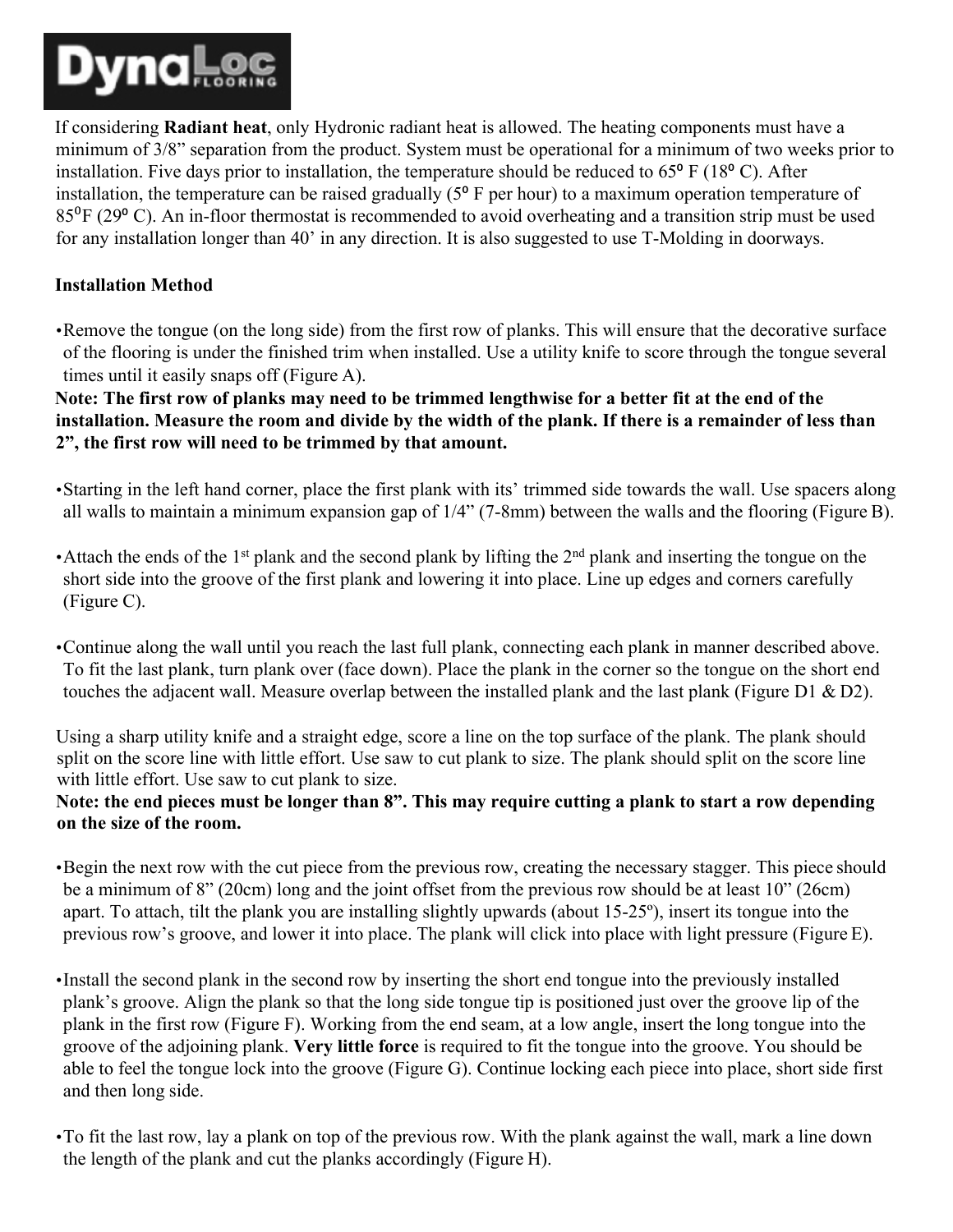

- •Door Frames and heating vents also require expansion room. Cut the planks to the correct length. Place the cut plank next to its actual position, use a ruler to measure the areas to be cut out and mark them. Cut out the marked points allowing the correct expansion distance on each side. T-molding is suggested in all doorways.
- •You can trim doorframes by turning a panel upside down to use as a height guide. Using a handsaw, cut door frames to the necessary height so that planks slide easily under them.

•To finish the perimeter of the room, install quarter round molding using finishing nails. Nail quarter round directly into the baseboard not the flooring.

## **Maintenance, Tips, and Warnings MAINTENANCE:**

Dust-mop or broom can be used for daily maintenance. When necessary, clean with a MOIST cloth or mop and a neutral PH cleaner – heavy use of detergent cleaners will leave a residue and, over time, lead to a cloudy film. **NEVER USE** floor polish or floor cleaning wax, oil soaps, etc. These products can damage and/or leave a film on the flooring. This is not a flooring defect.

## **TIPS:**

- Always use felt tip protectors on all furniture legs/feet, and regularly clean any gathered dirt/grit from the pads
- Entryway/walk off mats are recommended. **Warning:** Never use vinyl/latex/rubber backed protective mats.
- Area rugs are recommended
- Keep pet nails trimmed
- Sharp shoe-heels (e.g. high-heels) may dent the floors
- Never slide furniture across a floor without pads
- Keep floors clean
- For wet areas such as bathrooms, caulk/completely seal the perimeter of the floor with a flexible silicone caulk

## **WARRANTIES:**

**Joint Integrity:** During the period of the warranty the Unilin locking system will not fail when properly installed and maintained according to manufacturer's instructions. Installed flooring must remain climate controlled with the temperature of 55-95 $\degree$  F (13-35 $\degree$ C) for the life of the product, with the herein listed exceptions.

**Manufacturing Defect:** During the period of the warranty, this product will be free from manufacturing defects.

Water Proof: During the period of the warranty, this product is 100% waterproof and the structural integrity of the floor will not be diminished by exposure to water as herein described.

**Wear Resistance:** During the period of the warranty, this product's wear layer will not wear through to the decorative layer under normal use. Excessive wear due to improper maintenance or care is not a wear layer or product defect.

#### **What is NOT Covered by this Warranty (item list is not exhaustive)**

- Improper Installation: Material that is not installed in accordance with the Installation Instructions is not a manufacturing related defect. Installer workmanship is not warranted.
- Labor cost to repair or replace material installed with visible defects/imperfections.
- Improper maintenance, resulting in gloss level loss.
- Damage resulting from use of strong detergents, chemicals, paints, dyes, improper mats, fertilizers, or other similar materials.